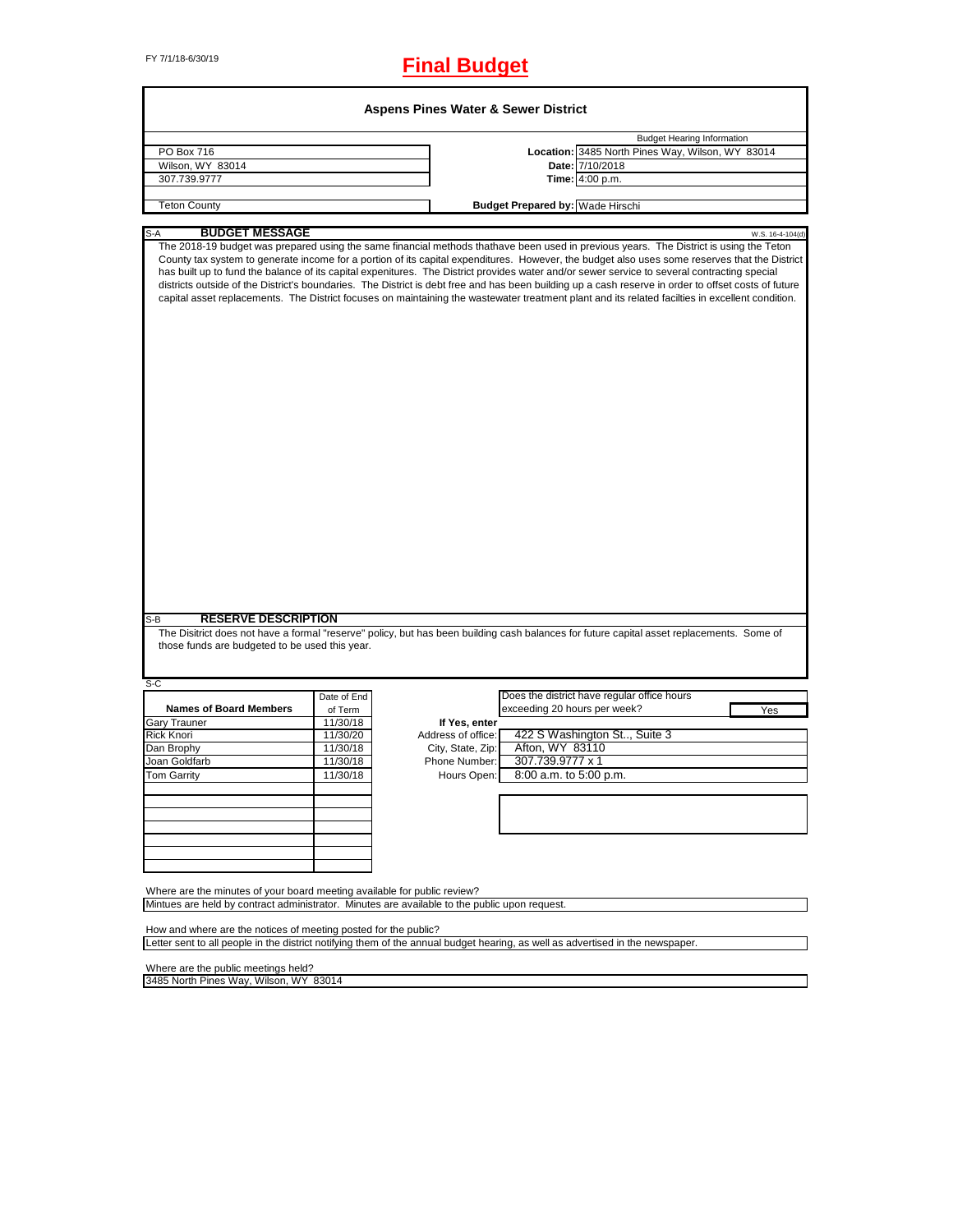# **FINAL BUDGET SUMMARY**

|       | <b>OVERVIEW</b>                                             | 2016-2017<br>Actual | 2017-2018<br>Estimated | 2018-2019<br>Proposed | Final Approval |
|-------|-------------------------------------------------------------|---------------------|------------------------|-----------------------|----------------|
| $S-1$ | <b>Total Budgeted Expenditures</b>                          | \$1,140,322         | \$1,190,790            | \$1,359,244           | \$1,359,244    |
| $S-2$ | <b>Total Principal to Pay on Debt</b>                       | \$0                 | \$0                    | \$0                   | \$0            |
| $S-3$ | <b>Total Change to Restricted Funds</b>                     | \$0                 | \$0 <sub>1</sub>       | \$0                   | \$0            |
| $S-4$ | <b>Total General Fund and Forecasted Revenues Available</b> | \$2,236,663         | \$2,269,895            | \$2,483,401           | \$2,483,401    |
| $S-5$ | Amount requested from County Commissioners                  | \$167,938           | \$199,152              | \$200,000             | \$200,000      |
| $S-6$ | <b>Additional Funding Needed:</b>                           |                     |                        | \$0                   | \$0            |

|        | <b>REVENUE SUMMARY</b>                       | 2016-2017       | 2017-2018   | 2018-2019   | <b>Final Approval</b>               |
|--------|----------------------------------------------|-----------------|-------------|-------------|-------------------------------------|
|        |                                              | Actual          | Estimated   | Proposed    |                                     |
|        |                                              |                 |             |             |                                     |
| S-7    | <b>Operating Revenues</b>                    | \$1,031,994     | \$1,055,303 | \$1,072,200 | \$1,072,200                         |
| $S-8$  | Tax levy (From the County Treasurer)         | \$167,938       | \$199,152   | \$200,000   | \$200,000                           |
| $S-9$  | <b>Government Support</b>                    | \$0             | \$0         | \$0         | \$0                                 |
| $S-10$ | <b>Grants</b>                                | \$0             | \$0         | \$0         | \$0                                 |
| $S-11$ | Other County Support (Not from Co. Treas.)   | \$0             | \$0         | \$0         | \$0                                 |
| $S-12$ | <b>Miscellaneous</b>                         | \$26,492        | \$5,201     | \$11,201    | \$11,201                            |
| $S-13$ | <b>Other Forecasted Revenue</b>              | \$0             | \$0         | \$0         | \$0                                 |
|        |                                              |                 |             |             |                                     |
| $S-14$ | <b>Total Revenue</b>                         | \$1,226,424     | \$1,259,656 | \$1,283,401 | \$1,283,401                         |
|        | FY 7/1/18-6/30/19                            |                 |             |             | Aspens Pines Water & Sewer District |
|        | <b>EXPENDITURE SUMMARY</b>                   | 2016-2017       | 2017-2018   | 2018-2019   | <b>Final Approval</b>               |
|        |                                              | Actual          | Estimated   | Proposed    |                                     |
|        |                                              |                 |             |             |                                     |
| $S-15$ | <b>Capital Outlay</b>                        | \$186,667       | \$215,645   | \$250,000   | \$250,000                           |
| $S-16$ | <b>Interest and Fees On Debt</b>             | \$12            | \$0         | \$0         | \$0                                 |
| $S-17$ | <b>Administration</b>                        | \$199,691       | \$185,047   | \$189,500   | \$189,500                           |
| $S-18$ | <b>Operations</b>                            | \$558,370       | \$543,502   | \$662,355   | \$662,355                           |
| $S-19$ | <b>Indirect Costs</b>                        | \$195,582       | \$246,596   | \$257,389   | \$257,389                           |
|        |                                              |                 |             |             |                                     |
| $S-20$ | <b>Total Expenditures</b>                    | \$1,140,322     | \$1,190,790 | \$1,359,244 | \$1,359,244                         |
|        |                                              |                 |             |             |                                     |
|        | <b>DEBT SUMMARY</b>                          | 2016-2017       | 2017-2018   | 2018-2019   | Final Approval                      |
|        |                                              | Actual          | Estimated   | Proposed    |                                     |
| $S-21$ | <b>Principal Paid on Debt</b>                | \$0             | \$0         | \$0         | \$0                                 |
|        |                                              |                 |             |             |                                     |
|        |                                              | 2016-2017       | 2017-2018   | 2018-2019   |                                     |
|        | <b>CASH AND INVESTMENTS</b>                  | Actual          | Estimated   | Proposed    | <b>Final Approval</b>               |
|        |                                              |                 |             |             |                                     |
| $S-22$ | <b>TOTAL GENERAL FUNDS</b>                   | \$1,010,239     | \$1,010,239 | \$1,200,000 | \$1,200,000                         |
|        |                                              |                 |             |             |                                     |
|        | <b>Summary of Reserve Funds</b>              |                 |             |             |                                     |
| $S-23$ | <b>Beginning Balance in Reserve Accounts</b> |                 |             |             |                                     |
| $S-24$ | a. Depreciation Reserve                      | \$0             | \$0         | \$0         | \$0                                 |
| $S-25$ | b. Other Reserve                             | $\overline{50}$ | \$0         | \$0         | \$0                                 |
| $S-26$ | c. Emergency Reserve (Cash)                  | \$0             | \$0         | \$0         | \$0                                 |
|        | Total Reserves (a+b+c)                       | \$0             | \$0         | \$0         | \$0                                 |
| $S-27$ | Amount to be added                           |                 |             |             |                                     |
| $S-28$ | a. Depreciation Reserve                      | \$0             | \$0         | \$0         | \$0                                 |
| $S-29$ | b. Other Reserve                             | \$0             | \$0         | \$0         | \$0                                 |
| $S-30$ | c. Emergency Reserve (Cash)                  | \$0             | \$OI        | \$0         | \$0                                 |
|        | Total to be added (a+b+c)                    | \$0             | \$0         | \$0         | \$0                                 |

S-31 **Subtotal** | \$0 | \$0 | \$0 | \$0 S-32 **Less Total to be spent** \$0 \$0 \$0 \$0 TOTAL RESERVES AT END OF FISCAL YEAR

Date adopted by Special District

*End of Summary* 7/26/2018

*Budget Officer / District Official (if not same as "Submitted by")*

Wilson, WY 83014 **DISTRICT ADDRESS:** PO Box 716 **PREPARED BY:** Wade Hirschi

**DISTRICT PHONE:** 307.739.9777

1/29/18 *Form approved by Wyoming Department of Audit, Public Funds Division Prepared in compliance with the Uniform Municipal Fiscal Procedures Act (W.S. 16-4-101 through 124) as it applies.*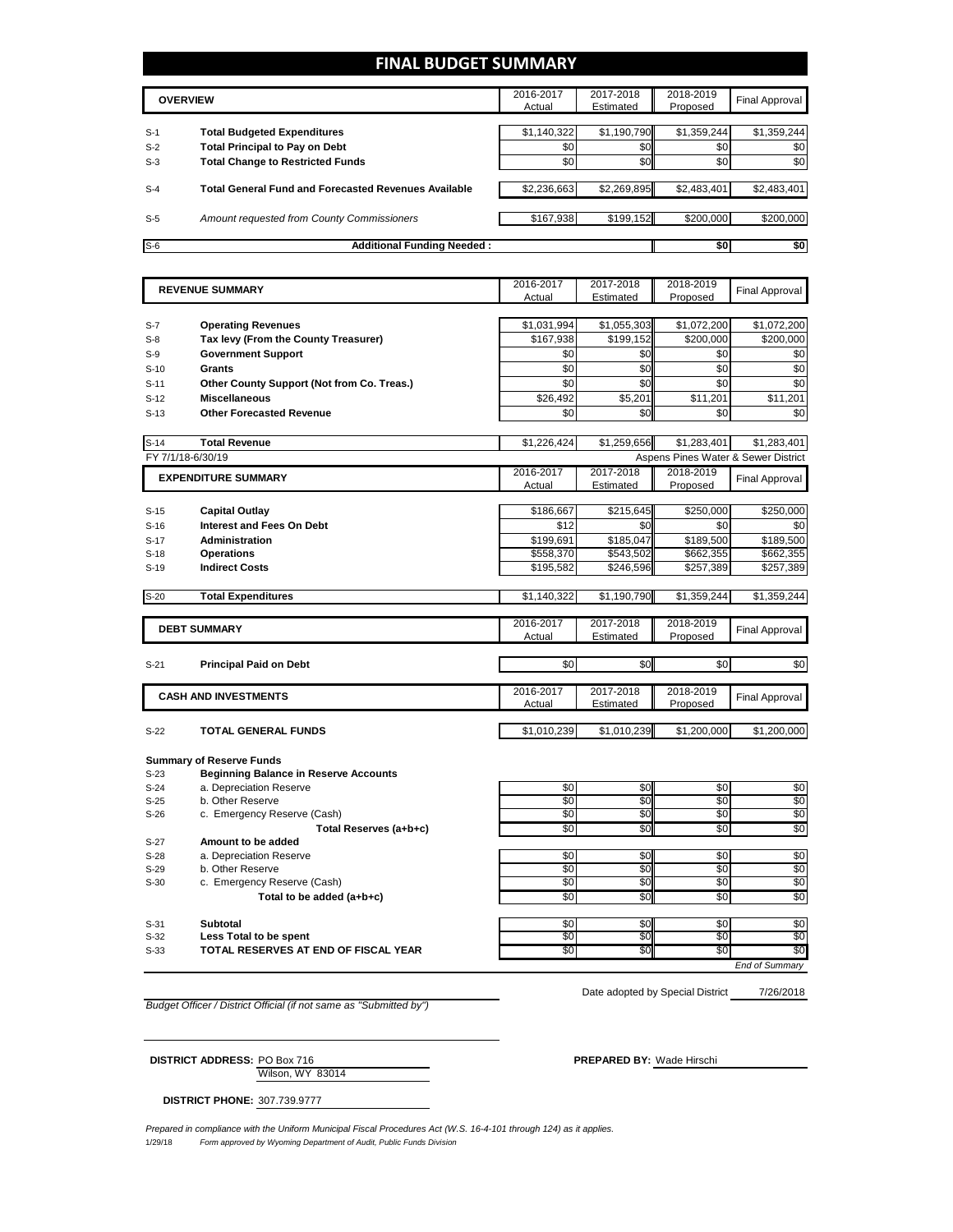# **Final Budget**

Aspens Pines Water & Sewer District

**NAME OF DISTRICT/BOARD**

**FYE** 6/30/2019

|           |                                                |                       | 2016-2017<br>Actual | 2017-2018<br>Estimated | 2018-2019<br>Proposed  | <b>Final Approval</b>  |
|-----------|------------------------------------------------|-----------------------|---------------------|------------------------|------------------------|------------------------|
| $R-1$     | <b>Property Taxes and Assessments Received</b> |                       |                     |                        |                        |                        |
| $R - 1.1$ | Tax Levy (From the County Treasurer)           |                       | \$167,938           | \$199,152              | \$200,000              | \$200,000              |
| $R-1.2$   | <b>Other County Support</b>                    |                       |                     |                        |                        |                        |
|           | <b>FORECASTED REVENUE</b>                      |                       |                     |                        |                        |                        |
|           |                                                |                       | 2016-2017           | 2017-2018              | 2018-2019              | <b>Final Approval</b>  |
| $R-2$     | <b>Revenues from Other Governments</b>         |                       | Actual              | Estimated              | Proposed               |                        |
| $R - 2.1$ | State Aid                                      |                       |                     |                        |                        |                        |
| $R - 2.2$ | Additional County Aid (non-treasurer)          |                       |                     |                        |                        |                        |
| $R - 2.3$ | City (or Town) Aid                             |                       |                     |                        |                        |                        |
| $R - 2.4$ | Other (Specify)                                |                       |                     |                        |                        |                        |
| $R - 2.5$ | <b>Total Government Support</b>                |                       | \$0                 | \$0                    | \$0                    | \$0                    |
| $R-3$     | <b>Operating Revenues</b>                      |                       |                     |                        |                        |                        |
| $R - 3.1$ | <b>Customer Charges</b>                        |                       | \$1,031,994         | \$1,055,303            | \$1,072,200            | \$1,072,200            |
| $R - 3.2$ | Sales of Goods or Services                     |                       |                     |                        |                        |                        |
| $R - 3.3$ | <b>Other Assessments</b>                       |                       |                     |                        |                        |                        |
| $R - 3.4$ | <b>Total Operating Revenues</b>                |                       | \$1,031,994         | \$1,055,303            | \$1,072,200            | \$1,072,200            |
| $R - 4$   | <b>Grants</b>                                  |                       |                     |                        |                        |                        |
| $R - 4.1$ | <b>Direct Federal Grants</b>                   |                       |                     |                        |                        |                        |
| $R - 4.2$ | Federal Grants thru State Agencies             |                       |                     |                        |                        |                        |
| $R - 4.3$ | <b>Grants from State Agencies</b>              |                       |                     |                        |                        |                        |
| $R - 4.4$ | <b>Total Grants</b>                            |                       | \$0                 | \$0                    | \$0                    | \$0                    |
| $R-5$     | <b>Miscellaneous Revenue</b>                   |                       |                     |                        |                        |                        |
| $R - 5.1$ | Interest                                       |                       | \$901               | \$4,000                | \$10,000               | \$10,000               |
| $R-5.2$   | Other: Specify                                 | <b>Other Revenues</b> | \$25,591            | \$1,201                | \$1,201                | \$1,201                |
| $R - 5.3$ | Other: Additional                              |                       |                     |                        |                        |                        |
| $R - 5.4$ | <b>Total Miscellaneous</b>                     |                       | \$26,492            | \$5.201                | \$11,201               | \$11,201               |
| $R - 5.5$ | <b>Total Forecasted Revenue</b>                |                       | \$1,058,486         | \$1,060,504            | $\overline{1,083,401}$ | $\overline{1,083,401}$ |

| $R-6.1$   | a. Other past due-as estimated by Co. Treas. |     |     |     |     |
|-----------|----------------------------------------------|-----|-----|-----|-----|
| $R-6.2$   | b. Other forecasted revenue (specify):       |     |     |     |     |
| $R - 6.3$ |                                              |     |     |     |     |
| $R-6.4$   |                                              |     |     |     |     |
| $R-6.5$   |                                              |     |     |     |     |
| $R-6.6$   | Total Other Forecasted Revenue (a+b)         | -50 | \$0 | \$0 | \$0 |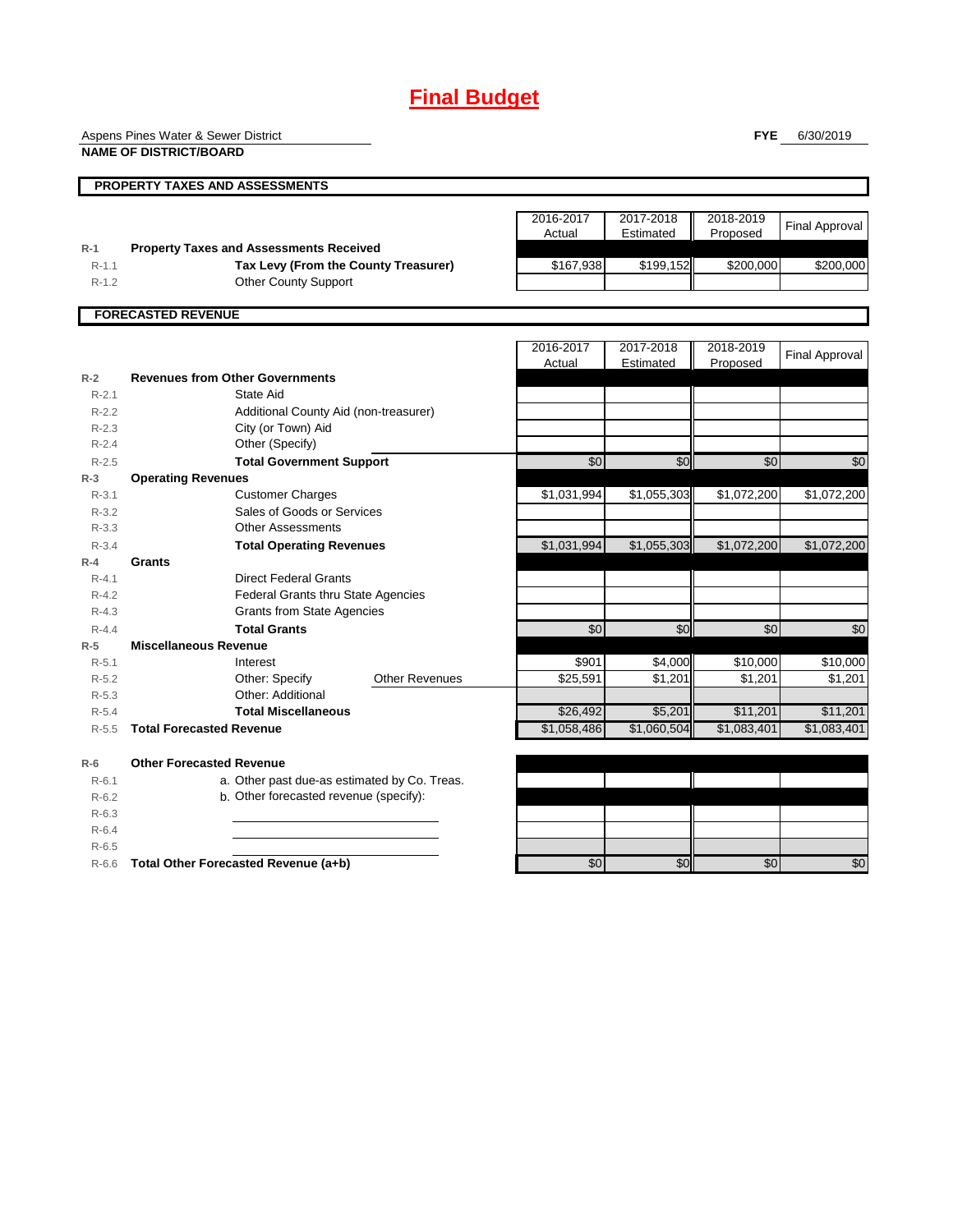# **CAPITAL OUTLAY BUDGET**

| E-1       | <b>Capital Outlay</b> |                         |
|-----------|-----------------------|-------------------------|
| $E - 1.1$ |                       | Real Property           |
| $F-12$    |                       | Vehicles                |
| $E - 1.3$ |                       | <b>Office Equipment</b> |
| $F-14$    |                       | Other (Specify)         |
| $E - 1.5$ |                       |                         |
| $E - 1.6$ |                       |                         |
| $E - 1.7$ |                       |                         |
| $E-1.8$   | TOTAL CAPITAL OUTLAY  |                         |

|           |                             |                      |  | 2016-2017 | 2017-2018 | 2018-2019 |                |
|-----------|-----------------------------|----------------------|--|-----------|-----------|-----------|----------------|
|           |                             |                      |  | Actual    | Estimated | Proposed  | Final Approval |
|           | <b>Capital Outlay</b>       |                      |  |           |           |           |                |
| $E-1.1$   |                             | <b>Real Property</b> |  | \$186,667 | \$215,645 | \$250,000 | \$250,000      |
| $E-1.2$   |                             | Vehicles             |  |           |           |           |                |
| $E-1.3$   |                             | Office Equipment     |  |           |           |           |                |
| $E - 1.4$ |                             | Other (Specify)      |  |           |           |           |                |
| $E-1.5$   |                             |                      |  |           |           |           |                |
| $E-1.6$   |                             |                      |  |           |           |           |                |
| $E - 1.7$ |                             |                      |  |           |           |           |                |
| $E-1.8$   | <b>TOTAL CAPITAL OUTLAY</b> |                      |  | \$186,667 | \$215,645 | \$250,000 | \$250,000      |

## **ADMINISTRATION BUDGET**

| $E-2$     | <b>Personnel Services</b>            |  |
|-----------|--------------------------------------|--|
| $E - 2.1$ | Administrator                        |  |
| $E - 2.2$ | Secretary                            |  |
| $E - 2.3$ | Clerical                             |  |
| $E - 2.4$ | Other (Specify)                      |  |
| $E - 2.5$ |                                      |  |
| $E - 2.6$ |                                      |  |
| $E - 2.7$ |                                      |  |
| $E-3$     | <b>Board Expenses</b>                |  |
| $E - 3.1$ | Travel                               |  |
| $E - 3.2$ | Mileage                              |  |
| $E - 3.3$ | Other (Specify)                      |  |
| $E - 3.4$ |                                      |  |
| $E - 3.5$ |                                      |  |
| $E - 3.6$ |                                      |  |
| $E-4$     | <b>Contractual Services</b>          |  |
| $E - 4.1$ | Legal                                |  |
| $E-4.2$   | Accounting/Auditing                  |  |
| $E - 4.3$ | Other (Specify)                      |  |
| $E-4.4$   | Administration                       |  |
| $E - 4.5$ |                                      |  |
| $E - 4.6$ |                                      |  |
| $E-5$     | <b>Other Administrative Expenses</b> |  |
| $E - 5.1$ | <b>Office Supplies</b>               |  |
| $E - 5.2$ | Office equipment, rent & repair      |  |
| $E - 5.3$ | Education                            |  |
| $E - 5.4$ | Registrations                        |  |
| $E - 5.5$ | Other (Specify)                      |  |
| $E - 5.6$ | Advertising/dues/postage             |  |
| $E - 5.7$ | Access fees                          |  |
| $E - 5.8$ |                                      |  |
| E-6       | <b>TOTAL ADMINISTRATION</b>          |  |

|                          |                                      |                                 | 2016-2017 | 2017-2018 | 2018-2019 | <b>Final Approval</b> |
|--------------------------|--------------------------------------|---------------------------------|-----------|-----------|-----------|-----------------------|
| Ż                        | <b>Personnel Services</b>            |                                 | Actual    | Estimated | Proposed  |                       |
| $E - 2.1$                | Administrator                        |                                 |           |           |           |                       |
| $E - 2.2$                | Secretary                            |                                 |           |           |           |                       |
| $E - 2.3$                | Clerical                             |                                 |           |           |           |                       |
| $E - 2.4$                | Other (Specify)                      |                                 |           |           |           |                       |
| $E - 2.5$                |                                      |                                 |           |           |           |                       |
| $E - 2.6$                |                                      |                                 |           |           |           |                       |
| $E - 2.7$                |                                      |                                 |           |           |           |                       |
| $\overline{\phantom{a}}$ | <b>Board Expenses</b>                |                                 |           |           |           |                       |
| $E - 3.1$                | Travel                               |                                 |           |           |           |                       |
| $E - 3.2$                | Mileage                              |                                 |           |           |           |                       |
| $E - 3.3$                | Other (Specify)                      |                                 |           |           |           |                       |
| $E - 3.4$                |                                      |                                 |           |           |           |                       |
| $E - 3.5$                |                                      |                                 |           |           |           |                       |
| $E - 3.6$                |                                      |                                 |           |           |           |                       |
| Ļ.                       | <b>Contractual Services</b>          |                                 |           |           |           |                       |
| $E - 4.1$                | Legal                                |                                 | \$12,993  | \$9,252   | \$15,000  | \$15,000              |
| $E - 4.2$                |                                      | Accounting/Auditing             | \$13,000  | \$13,000  | \$13,000  | \$13,000              |
| $E - 4.3$                | Other (Specify)                      |                                 |           |           |           |                       |
| $E - 4.4$                | Administration                       |                                 | \$153,780 | \$138,000 | \$138,000 | \$138,000             |
| $E - 4.5$                |                                      |                                 |           |           |           |                       |
| $E - 4.6$                |                                      |                                 |           |           |           |                       |
| $\overline{\phantom{a}}$ | <b>Other Administrative Expenses</b> |                                 |           |           |           |                       |
| $E - 5.1$                | <b>Office Supplies</b>               |                                 | \$3,150   | \$1,470   | \$2,000   | \$2,000               |
| $E - 5.2$                |                                      | Office equipment, rent & repair |           |           |           |                       |
| $E - 5.3$                | Education                            |                                 | \$8,658   | \$12,000  | \$12,000  | \$12,000              |
| $E - 5.4$                | Registrations                        |                                 |           |           |           |                       |
| $E - 5.5$                | Other (Specify)                      |                                 |           |           |           |                       |
| $E - 5.6$                |                                      | Advertising/dues/postage        | \$5,028   | \$4,075   | \$4,900   | \$4,900               |
| $E - 5.7$                | Access fees                          |                                 | \$3,082   | \$7,250   | \$4,600   | \$4,600               |
| $E - 5.8$                |                                      |                                 |           |           |           |                       |
| ì                        | <b>TOTAL ADMINISTRATION</b>          |                                 | \$199,691 | \$185,047 | \$189,500 | \$189,500             |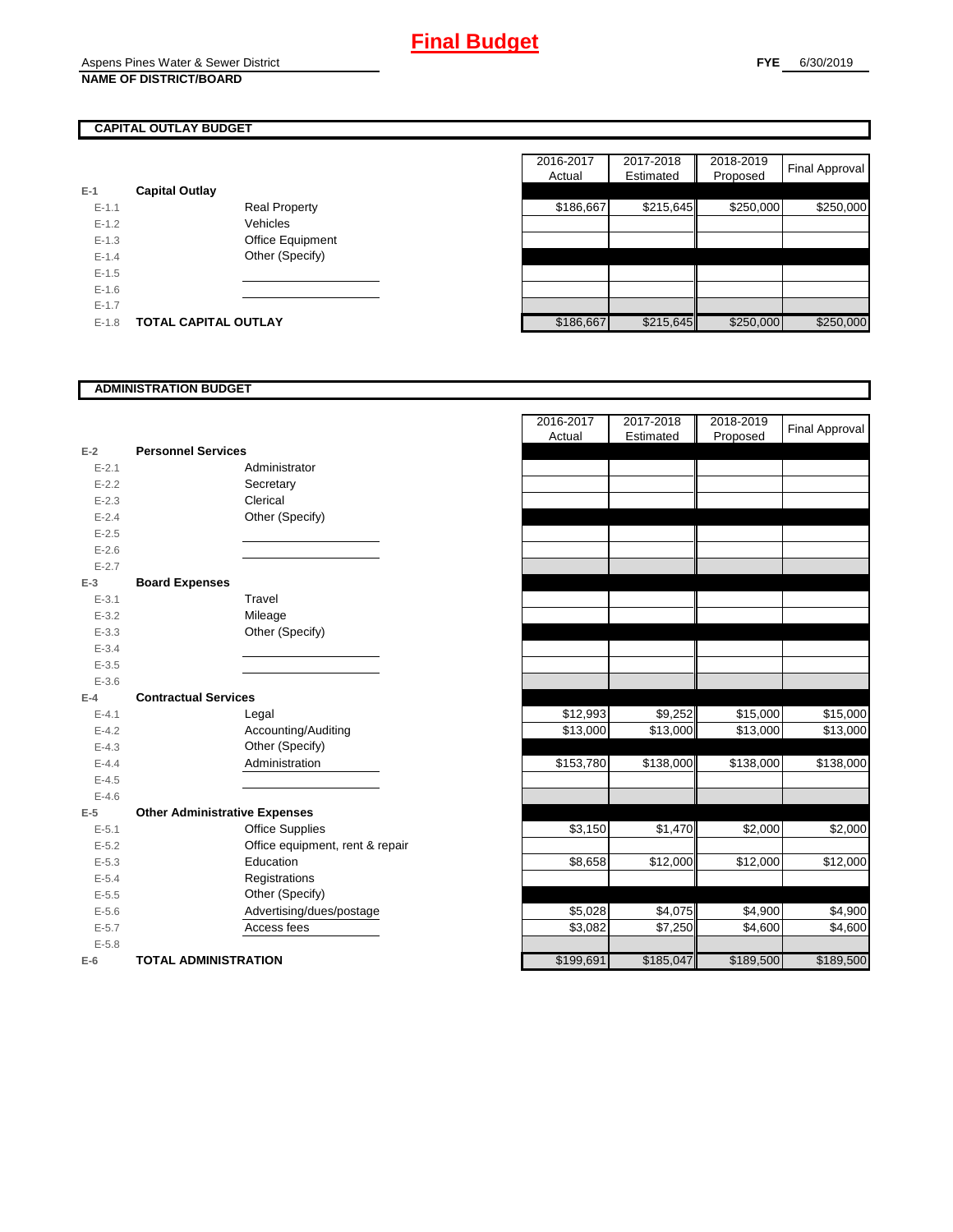## **OPERATIONS BUDGET**

| $E-7$      | <b>Personnel Services</b>              |
|------------|----------------------------------------|
| $E - 7.1$  | <b>Wages--Operations</b>               |
| $E - 7.2$  | <b>Service Contracts</b>               |
| $E - 7.3$  | Other (Specify)                        |
| $E - 7.4$  |                                        |
| $E - 7.5$  |                                        |
| $E - 7.6$  |                                        |
| $E-8$      | Travel                                 |
| $E - 8.1$  | Mileage                                |
| $E - 8.2$  | Other (Specify)                        |
| $E - 8.3$  | Vehicle Expense                        |
| $E - 8.4$  |                                        |
| $E - 8.5$  |                                        |
| E-9        | <b>Operating supplies (List)</b>       |
| $E - 9.1$  | Chemicals/lab supplies                 |
| $E - 9.2$  | Safety/sampling                        |
| $E - 9.3$  | Tools                                  |
| $E - 9.4$  | <b>Equipment Rental</b>                |
| $E - 9.5$  |                                        |
| $E-10$     | <b>Program Services (List)</b>         |
| $E - 10.1$ | <b>Building Maintenance</b>            |
| $E-10.2$   | Sewer Rep & Maint                      |
| $E-10.3$   | Water Rep & Maint                      |
| $E - 10.4$ |                                        |
| $E-10.5$   |                                        |
| E-11       | <b>Contractual Arrangements (List)</b> |
| $E - 11.1$ | <b>HVAC Contract</b>                   |
| $E-11.2$   | Engineering                            |
| $E - 11.3$ |                                        |
| $E - 11.4$ |                                        |
| $E-11.5$   |                                        |
| E-12       | <b>Other operations (Specify)</b>      |
| $E-12.1$   | <b>Utilities</b>                       |
| $E-12.2$   | Sludge Removal                         |
| $E-12.3$   | <b>Petroleum Products</b>              |
| $E-12.4$   | Contingency                            |
| $E-12.5$   |                                        |
|            |                                        |

|           |                                        | 2016-2017 | 2017-2018            | 2018-2019 | <b>Final Approval</b> |
|-----------|----------------------------------------|-----------|----------------------|-----------|-----------------------|
| 7         | <b>Personnel Services</b>              | Actual    | Estimated            | Proposed  |                       |
| $E - 7.1$ | <b>Wages--Operations</b>               | \$407,031 | \$367,440            | \$408,855 | \$408,855             |
| $E - 7.2$ | <b>Service Contracts</b>               |           |                      |           |                       |
| $E - 7.3$ | Other (Specify)                        |           |                      |           |                       |
| $E - 7.4$ |                                        |           |                      |           |                       |
| $E - 7.5$ |                                        |           |                      |           |                       |
| $E - 7.6$ |                                        |           |                      |           |                       |
| 8         | <b>Travel</b>                          |           |                      |           |                       |
| $E-8.1$   | Mileage                                |           |                      |           |                       |
| $E-8.2$   | Other (Specify)                        |           |                      |           |                       |
| $E - 8.3$ | Vehicle Expense                        | \$7,515   | \$6,681              | \$7,500   | \$7,500               |
| $E - 8.4$ |                                        |           |                      |           |                       |
| $E-8.5$   |                                        |           |                      |           |                       |
| 9         | <b>Operating supplies (List)</b>       |           |                      |           |                       |
| $E - 9.1$ | Chemicals/lab supplies                 | \$14,592  | $\overline{$17,215}$ | \$20,500  | \$20,500              |
| $E-9.2$   | Safety/sampling                        | \$9,435   | \$3,559              | \$4,400   | \$4,400               |
| $E-9.3$   | Tools                                  | \$2,809   | \$2,801              | \$3,000   | \$3,000               |
| $E-9.4$   | <b>Equipment Rental</b>                | \$0       | \$233                | \$600     | \$600                 |
| $E-9.5$   |                                        |           |                      |           |                       |
| 10        | <b>Program Services (List)</b>         |           |                      |           |                       |
| $E-10.1$  | <b>Building Maintenance</b>            | \$12,601  | \$21,225             | \$15,000  | \$15,000              |
| $E-10.2$  | Sewer Rep & Maint                      | \$22,849  | \$56,663             | \$25,000  | \$25,000              |
| $E-10.3$  | Water Rep & Maint                      | \$7,819   | \$222                | \$25,000  | \$25,000              |
| $E-10.4$  |                                        |           |                      |           |                       |
| $E-10.5$  |                                        |           |                      |           |                       |
| 11        | <b>Contractual Arrangements (List)</b> |           |                      |           |                       |
| $E-11.1$  | <b>HVAC Contract</b>                   | \$3,564   | \$4,978              | \$8,500   | \$8,500               |
| $E-11.2$  | Engineering                            | \$2,043   | \$0                  | \$6,000   | \$6,000               |
| $E-11.3$  |                                        |           |                      |           |                       |
| $E-11.4$  |                                        |           |                      |           |                       |
| $E-11.5$  |                                        |           |                      |           |                       |
| 12        | <b>Other operations (Specify)</b>      |           |                      |           |                       |
| $E-12.1$  | <b>Utilities</b>                       | \$65,781  | \$60,941             | \$71,000  | \$71,000              |
| $E-12.2$  | Sludge Removal                         | \$1,680   | \$0                  | \$6,000   | \$6,000               |
| $E-12.3$  | <b>Petroleum Products</b>              | \$651     | \$1,544              | \$1,000   | \$1,000               |
| $E-12.4$  | Contingency                            |           |                      | \$60,000  | \$60,000              |
| $E-12.5$  |                                        |           |                      |           |                       |
| 13        | <b>TOTAL OPERATIONS</b>                | \$558,370 | \$543,502            | \$662,355 | \$662,355             |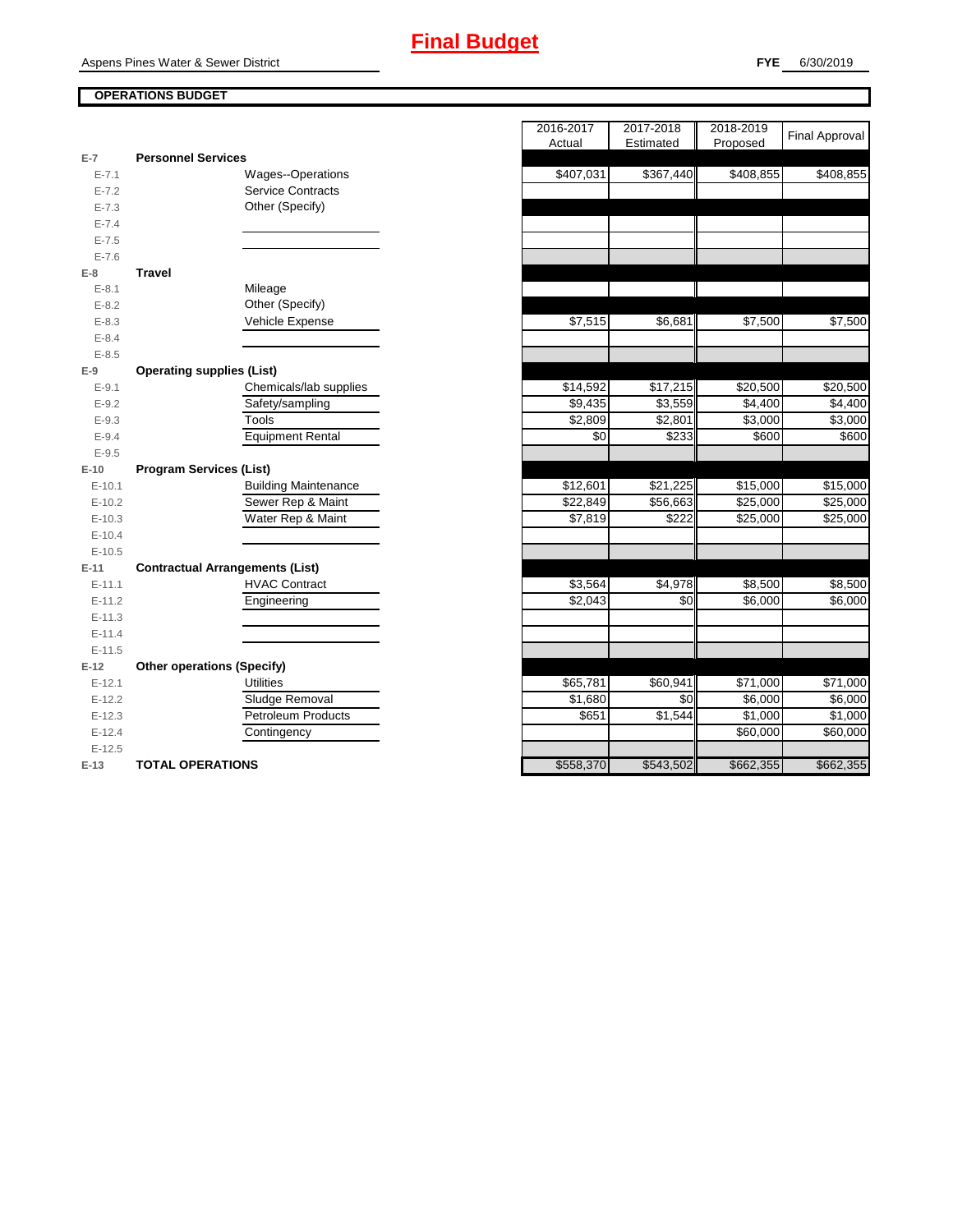## **INDIRECT COSTS BUDGET**

|            |                              | Actual    | Estimated | Proposed  | ι πιαι πρρισναι |
|------------|------------------------------|-----------|-----------|-----------|-----------------|
| $E-14$     | <b>Insurance</b>             |           |           |           |                 |
| $E-14.1$   | Liability                    | \$9,618   | \$10,500  | \$10,500  | \$10,500        |
| $E-14.2$   | Buildings and vehicles       | \$17,810  | \$18,500  | \$18,500  | \$18,500        |
| $E-14.3$   | Equipment                    | \$6,283   | \$6,600   | \$6,600   | \$6,600         |
| $E-14.4$   | Other (Specify)              |           |           |           |                 |
| $E-14.5$   | Crime                        | \$290     | \$300     | \$300     | \$300           |
| $E - 14.6$ | Bonds                        | \$1,075   | \$1,100   | \$1,100   | \$1,100         |
| $E-14.7$   |                              |           |           |           |                 |
| $E-15$     | Indirect payroll costs:      |           |           |           |                 |
| $E-15.1$   | FICA (Social Security) taxes | \$35,249  | \$32,039  | \$34,398  | \$34,398        |
| $E-15.2$   | <b>Workers Compensation</b>  | \$11,200  | \$10,000  | \$13,534  | \$13,534        |
| $E-15.3$   | Unemployment Taxes           | \$480     | \$500     | \$414     | \$414           |
| $E-15.4$   | Retirement                   | \$37,159  | \$53,846  | \$59,987  | \$59,987        |
| $E-15.5$   | <b>Health Insurance</b>      | \$42,445  | \$77,811  | \$69,756  | \$69,756        |
| $E-15.6$   | Other (Specify)              |           |           |           |                 |
| $E-15.7$   | <b>Housing Allowance</b>     | \$32,700  | \$33,900  | \$40,800  | \$40,800        |
| $E-15.8$   | <b>Clothing Allowance</b>    | \$1,273   | \$1,500   | \$1,500   | \$1,500         |
| $E-15.9$   |                              |           |           |           |                 |
| E-16       | <b>Depreciation Expenses</b> |           |           |           |                 |
| E-17       | <b>TOTAL INDIRECT COSTS</b>  | \$195,582 | \$246,596 | \$257,389 | \$257,389       |
|            |                              |           |           |           |                 |

| 2016-2017 | 2017-2018 | 2018-2019 | <b>Final Approval</b> |
|-----------|-----------|-----------|-----------------------|
| Actual    | Estimated | Proposed  |                       |
|           |           |           |                       |
| \$9,618   | \$10,500  | \$10,500  | \$10,500              |
| \$17,810  | \$18,500  | \$18,500  | \$18,500              |
| \$6,283   | \$6,600   | \$6,600   | \$6,600               |
|           |           |           |                       |
| \$290     | \$300     | \$300     | \$300                 |
| \$1,075   | \$1,100   | \$1,100   | \$1,100               |
|           |           |           |                       |
|           |           |           |                       |
| \$35,249  | \$32,039  | \$34,398  | \$34,398              |
| \$11,200  | \$10,000  | \$13,534  | \$13,534              |
| \$480     | \$500     | \$414     | \$414                 |
| \$37,159  | \$53,846  | \$59,987  | \$59,987              |
| \$42,445  | \$77,811  | \$69,756  | \$69,756              |
|           |           |           |                       |
| \$32,700  | \$33,900  | \$40,800  | \$40,800              |
| \$1,273   | \$1,500   | \$1,500   | \$1,500               |
|           |           |           |                       |
|           |           |           |                       |
| \$195,582 | \$246,596 | \$257,389 | \$257,389             |

#### **DEBT SERVICE BUDGET**

|         |                           | 2016-2017 | H<br>2017-2018 | 2018-2019 | <b>Final Approval</b> |
|---------|---------------------------|-----------|----------------|-----------|-----------------------|
|         |                           | Actual    | Estimated      | Proposed  |                       |
| $D-1$   | <b>Debt Service</b>       |           |                |           |                       |
| $D-1.1$ | Principal                 |           |                |           |                       |
| $D-1.2$ | Interest                  | \$12      |                |           |                       |
| $D-1.3$ | Fees                      |           |                |           |                       |
| $D-2$   | <b>TOTAL DEBT SERVICE</b> | \$12      | \$0            | \$0       | \$0                   |